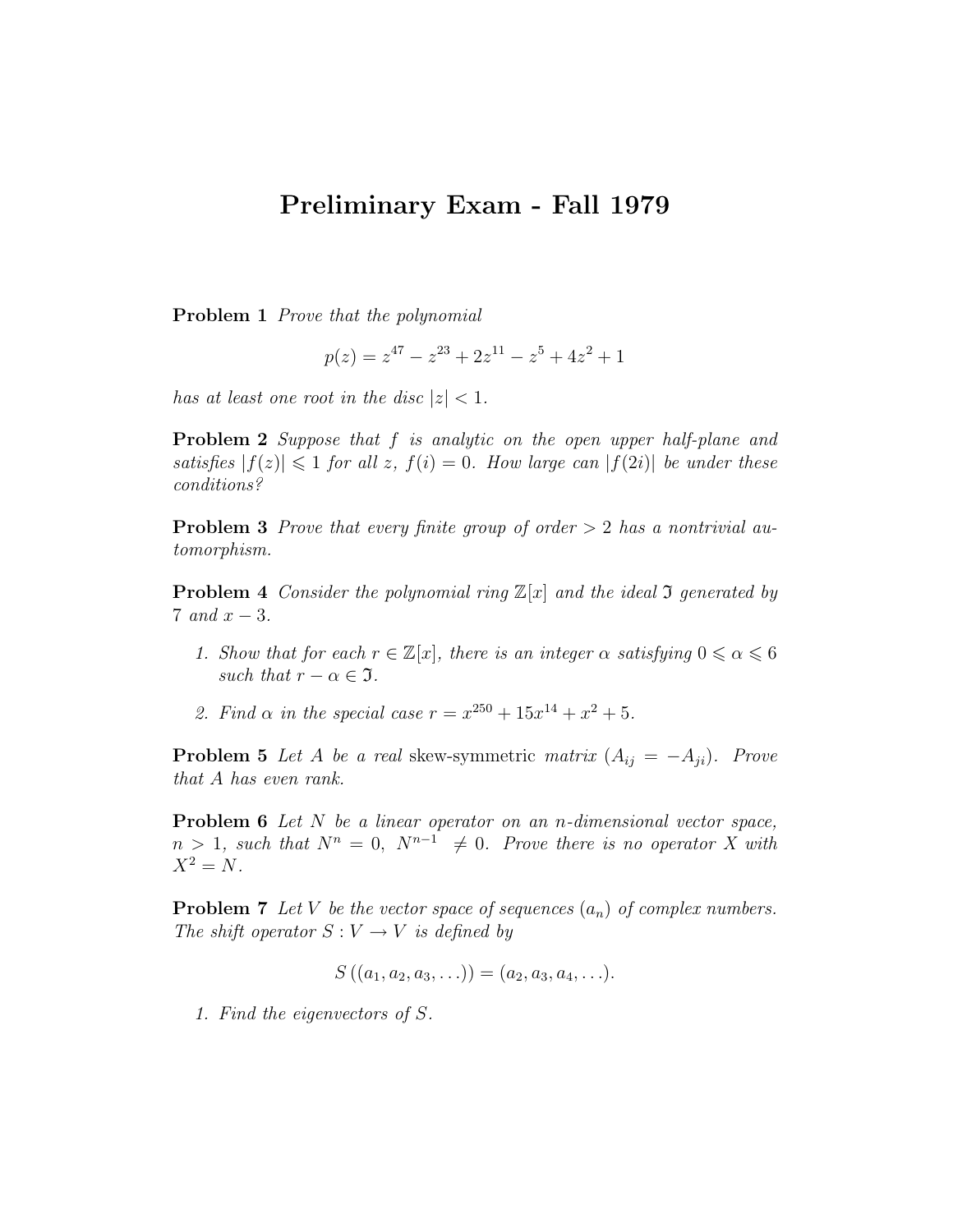- 2. Show that the subspace W consisting of the sequences  $(x_n)$  with  $x_{n+2} =$  $x_{n+1} + x_n$  is a two-dimensional, S-invariant subspace of V and exhibit an explicit basis for W.
- 3. Find an explicit formula for the  $n^{th}$  Fibonacci number  $f_n$ , where  $f_2$  $f_1 = 1, f_{n+2} = f_{n+1} + f_n$  for  $n \ge 1$ .

Note: See also Problem ??.

Problem 8 Prove that

$$
\lim_{n \to \infty} \left( \frac{1}{n+1} + \frac{1}{n+2} + \dots + \frac{1}{2n} \right) = \log 2.
$$

Problem 9 Given that

$$
\int_{-\infty}^{\infty} e^{-x^2} dx = \sqrt{\pi} ,
$$

find  $f'(t)$  explicitly, where

$$
f(t) = \int_{-\infty}^{\infty} e^{-tx^2} dx, \quad t > 0.
$$

Problem 10 Solve the differential equations

$$
\frac{dx}{dt} = -3x + 10y
$$

$$
\frac{dy}{dt} = -3x + 8y.
$$

Problem 11 An accurate map of California is spread out flat on a table in Evans Hall, in Berkeley. Prove that there is exactly one point on the map lying directly over the point it represents.

**Problem 12** Consider the following properties of a functionf :  $\mathbb{R}^n \to \mathbb{R}$ .

- 1. f is continuous.
- 2. The graph of f is connected in  $\mathbb{R}^n \times \mathbb{R}$ .

Prove or disprove the implications  $1 \Rightarrow 2, 2 \Rightarrow 1$ .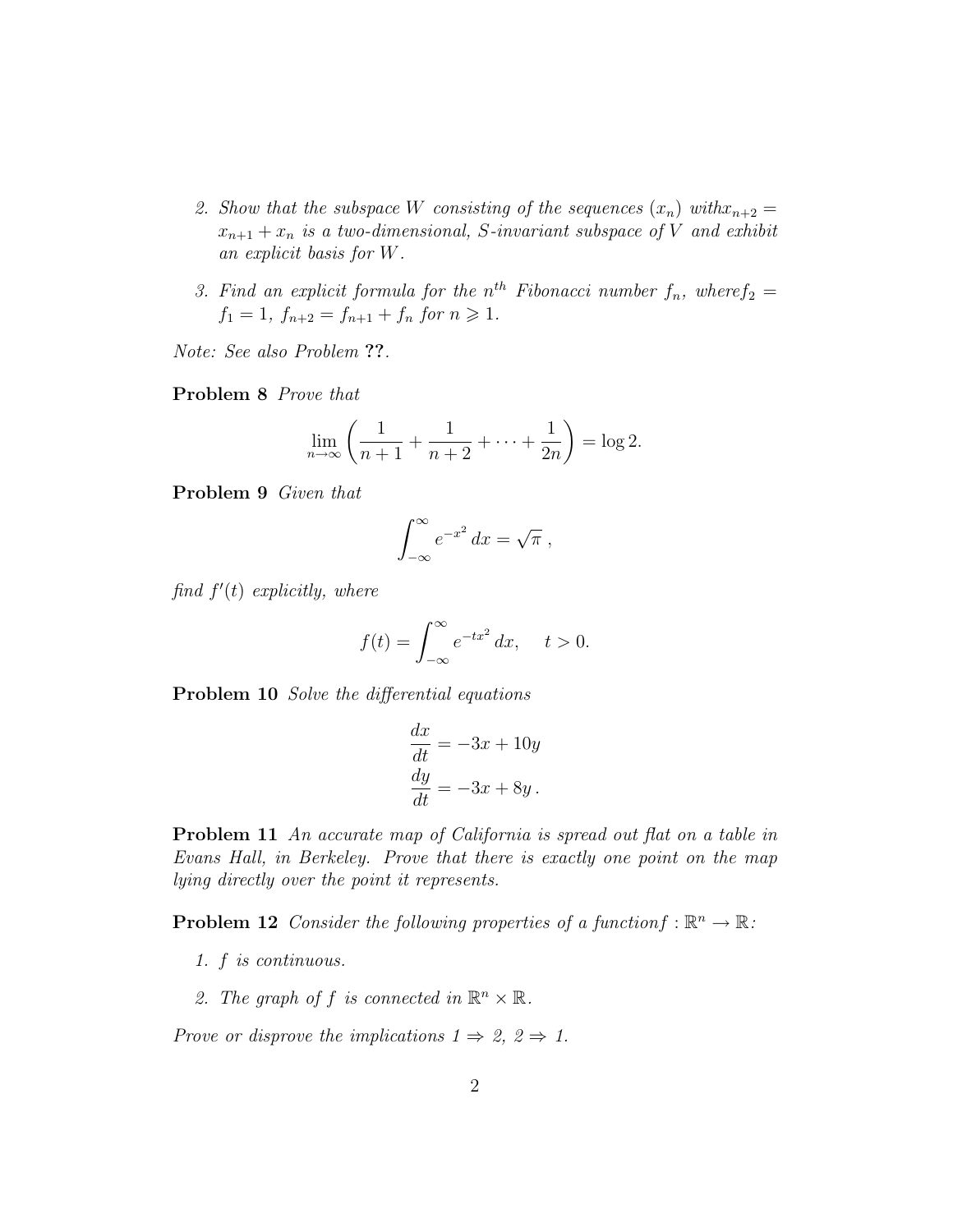**Problem 13** Let  $\{P_n\}$  be a sequence of real polynomials of degree  $\leq D$ , a fixed integer. Suppose that  $P_n(x) \to 0$  pointwise for  $0 \le x \le 1$ . Prove that  $P_n \to 0$  uniformly on [0, 1].

**Problem 14** Let  $y = y(x)$  be a solution of the differential equation  $y'' = -|y|$  $with -∞ < x < ∞, y(0) = 1 and y'(0) = 0.$ 

- 1. Show that y is an even function.
- 2. Show that y has exactly one zero on the positive real axis.

**Problem 15** Suppose f and g are entire functions with  $|f(z)| \leq |g(z)|$  for all z. Prove that  $f(z) = cg(z)$  for some constant c.

Problem 16 Prove that

$$
\int_0^\infty \frac{x^{\alpha - 1}}{1 + x} \, dx = \frac{\pi}{\sin \pi \alpha}.
$$

What restrictions must be placed on  $\alpha$ ?

**Problem 17** Let A be an  $n \times n$  complex matrix. Prove there is a unitary matrix U such that  $B = UAU^{-1}$  is upper-triangular:  $B_{jk} = 0$  for  $j > k$ .

Problem 18 Let B denote the matrix

$$
\begin{pmatrix} a & 0 & 0 \\ 0 & b & 0 \\ 0 & 0 & c \end{pmatrix}
$$

where a, b, and c are real and  $|a|, |b|$ , and  $|c|$  are distinct. Show that there are exactly four symmetric matrices of the form BQ, where Q is a real orthogonal matrix of determinant 1.

**Problem 19** Let  $M_{n\times n}(\mathbf{F})$  be the ring of  $n\times n$  matrices over a field **F**. Prove that it has no 2-sided ideals except  $M_{n\times n}(\mathbf{F})$  and  $\{0\}$ .

**Problem 20** Let G be the abelian group defined by generators  $x$ ,  $y$ , and  $z$ , and relations

$$
15x + 3y = 0
$$

$$
3x + 7y + 4z = 0
$$

$$
18x + 14y + 8z = 0.
$$